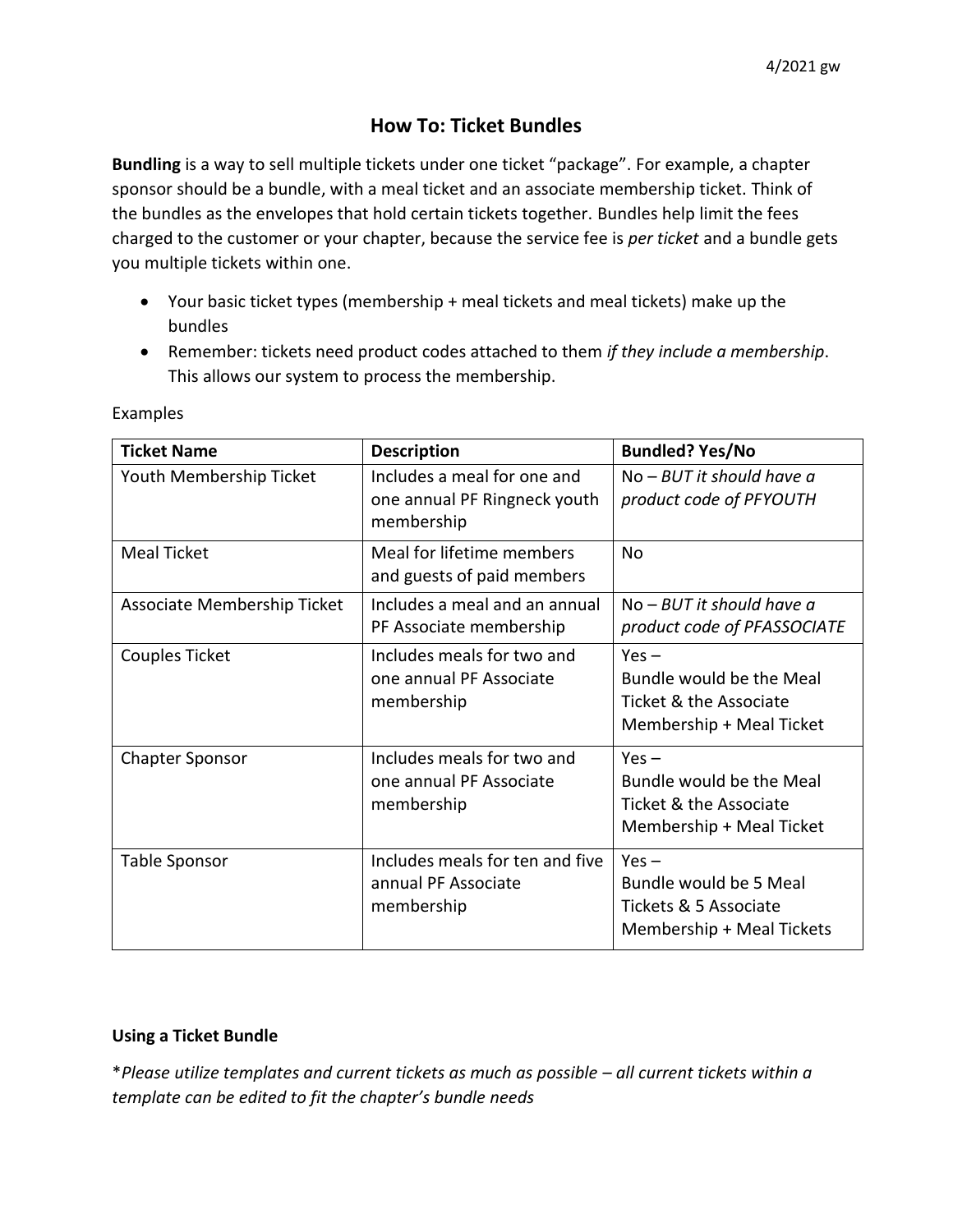Skip to **Step 4** to edit and manage ticket bundles that are provided within the event templates.

## **Creating a Ticket Bundle from Scratch**

- 1. Follow the steps in the *Creating an Event* manual until you get to the *Ticketing* portion
- 2. Here, enter your basic tickets
	- a. Click *Add Ticket Type* to enter the name, price, and description for the ticket
	- b. Click *Advanced Options*
	- c. Be sure to select a *Product Code* for any membership tickets entered
	- d. **Do not** enter a *Product* Code if the ticket does not include a membership, such as a meal or guest ticket

| $\triangle$ EDIT      | $\mathbb{X}$ DESIGN                                                                              | ☆ MANAGE                                                           |                 | $\bigstar$ PROMOTE $\Box$ PREVIEW $\Box$ PUBLISH                                                       |                   |                           |              |  |
|-----------------------|--------------------------------------------------------------------------------------------------|--------------------------------------------------------------------|-----------------|--------------------------------------------------------------------------------------------------------|-------------------|---------------------------|--------------|--|
| EVENT INFO V          | <b>VENUE ✔</b>                                                                                   | <b>TICKETING</b>                                                   | <b>PAYMENTS</b> |                                                                                                        |                   |                           |              |  |
|                       |                                                                                                  |                                                                    |                 |                                                                                                        |                   |                           |              |  |
|                       | <b>Ticketing Plan</b>                                                                            |                                                                    |                 |                                                                                                        |                   |                           |              |  |
| <b>Ticketing Plan</b> |                                                                                                  |                                                                    |                 |                                                                                                        |                   |                           |              |  |
|                       | <b>TICKET TYPE</b>                                                                               | <b>QUANTITY</b>                                                    | <b>PRICE</b>    | <b>SALES END</b>                                                                                       |                   | <b>ACTIONS</b>            | <b>ORDER</b> |  |
| Add Ticket Type       |                                                                                                  |                                                                    |                 |                                                                                                        |                   |                           |              |  |
|                       | Name                                                                                             |                                                                    |                 |                                                                                                        |                   |                           |              |  |
|                       | Adult Membership Ticket                                                                          |                                                                    |                 |                                                                                                        |                   |                           |              |  |
|                       | Price *                                                                                          | $\Box$ Free                                                        |                 |                                                                                                        | Online Quantity * |                           |              |  |
|                       | \$135                                                                                            |                                                                    |                 |                                                                                                        | 0                 | Up to location capacity   |              |  |
|                       | <b>Ticket Description</b><br>Includes one annual PF adult membership                             |                                                                    |                 |                                                                                                        |                   |                           |              |  |
|                       |                                                                                                  |                                                                    |                 |                                                                                                        |                   |                           |              |  |
|                       | Advanced Options                                                                                 |                                                                    |                 |                                                                                                        |                   |                           |              |  |
|                       | Sales Start                                                                                      |                                                                    |                 |                                                                                                        | <b>End Sales</b>  |                           |              |  |
|                       | $\boxdot$ When event is published                                                                |                                                                    |                 |                                                                                                        |                   | Mhen the performance ends |              |  |
|                       | Minimum tickets per order                                                                        |                                                                    |                 |                                                                                                        |                   | Maximum tickets per order |              |  |
|                       | 1                                                                                                | Use as default quantity                                            |                 |                                                                                                        | 30                |                           |              |  |
|                       | <b>Hidden Online</b>                                                                             |                                                                    |                 | Hide from on-line buyers. Available for host-issued comps and offline sales.                           |                   |                           |              |  |
|                       | In-Person Sale Only                                                                              |                                                                    |                 |                                                                                                        |                   |                           |              |  |
|                       |                                                                                                  |                                                                    |                 | Hide from on-line buyers. Available for comps, offline sales, and at event for Point-of-Sale purchase. |                   |                           |              |  |
|                       | <b>Not For Admission</b><br>Ticket not for event admission (use for donation, merchandise, etc.) |                                                                    |                 |                                                                                                        |                   |                           |              |  |
|                       |                                                                                                  | Printed and mobile tickets for this type will not show a bar-code. |                 |                                                                                                        |                   |                           |              |  |
|                       | <b>Ticket Code Accent Color</b>                                                                  |                                                                    |                 |                                                                                                        |                   |                           |              |  |
|                       | Highlights last 4 digits of the ticket code shown below the barcode.                             |                                                                    |                 |                                                                                                        |                   |                           |              |  |
|                       | When none selected, the system default (red) is used.<br><b>No Discounts</b>                     |                                                                    |                 |                                                                                                        |                   |                           |              |  |
|                       | □ Do NOT apply any discounts or promo codes to this ticket type.                                 |                                                                    |                 |                                                                                                        |                   |                           |              |  |
|                       | <b>Product Code</b>                                                                              |                                                                    |                 |                                                                                                        |                   |                           |              |  |
|                       | PFASSOCIATE: Associate                                                                           |                                                                    |                 |                                                                                                        |                   |                           |              |  |
|                       | <b>Unlock Coup</b><br>optional                                                                   |                                                                    |                 |                                                                                                        |                   |                           |              |  |
|                       |                                                                                                  |                                                                    |                 |                                                                                                        |                   |                           |              |  |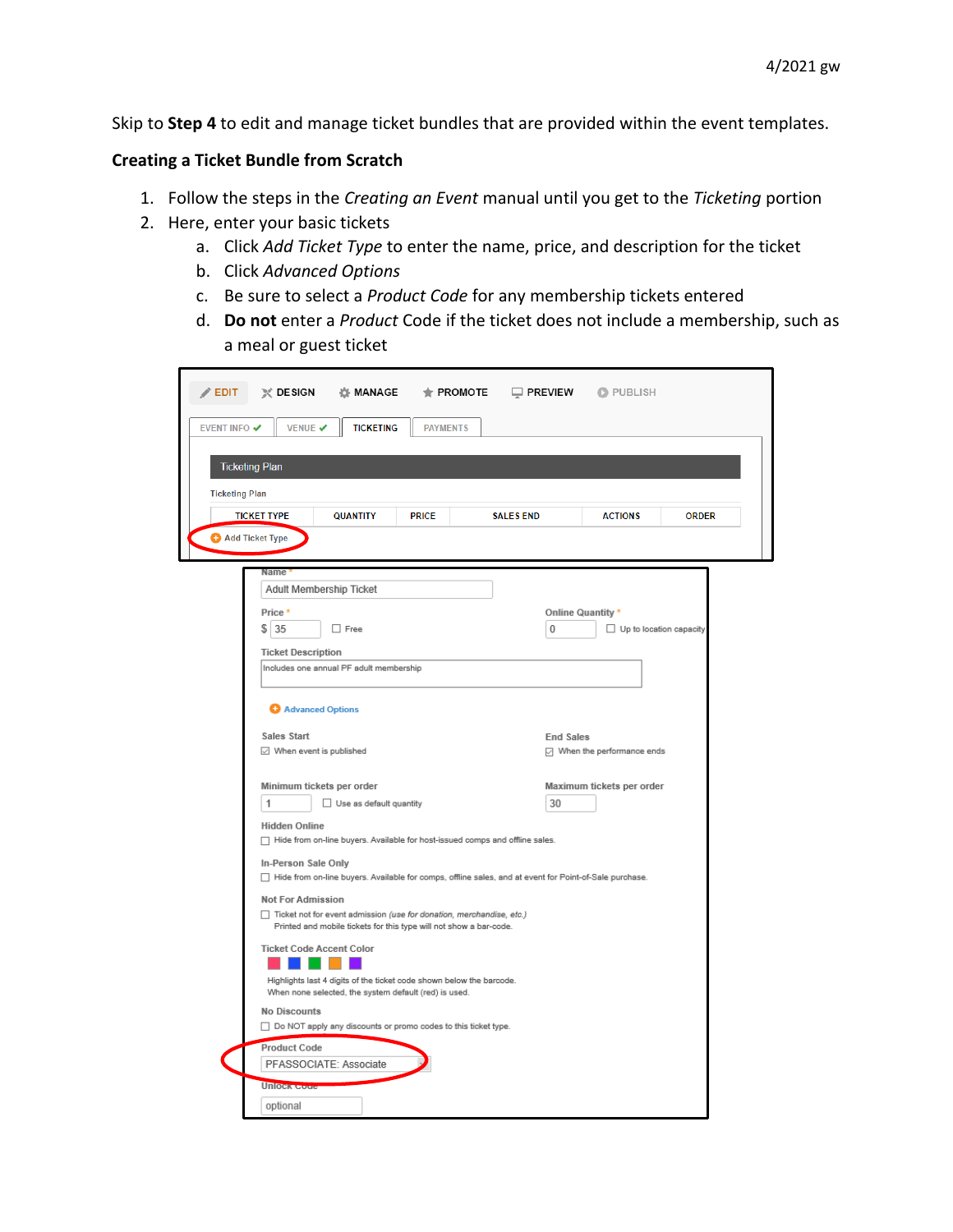- 3. Once all your basic tickets are entered, you can begin to create the actual bundles.
	- a. Create a ticket as usual; add Ticket type, enter name, price, and description
	- b. In the description, include what they will get as a part of this bundle (i.e. list out the number of memberships and meals)
	- c. Check *Bundle* at the bottom and click *Save* NOTE: DO NOT select a product code or *guest information* for the bundle. The product codes should only on your stand-alone membership tickets.

| <b>Ticket Type</b>                                                                                                                                              |                                     |
|-----------------------------------------------------------------------------------------------------------------------------------------------------------------|-------------------------------------|
| Name *                                                                                                                                                          |                                     |
| Chapter Sponsor                                                                                                                                                 |                                     |
| Price *                                                                                                                                                         | Online Quantity *                   |
| s<br>250<br>$\Box$ Free                                                                                                                                         | $\Box$ Up to location capacity<br>0 |
| <b>Ticket Description</b>                                                                                                                                       |                                     |
| Includes 2 annual PF memberships (\$35 value each), 4 meals, and event recognition as a sponsor                                                                 |                                     |
|                                                                                                                                                                 |                                     |
| Advanced Options                                                                                                                                                |                                     |
| <b>Sales Start</b>                                                                                                                                              | End Sales                           |
| ⊠ When event is published                                                                                                                                       | □ When the performance ends         |
|                                                                                                                                                                 |                                     |
| Minimum tiokets per order<br>□ Use as default quantity<br>1                                                                                                     | Maximum tickets per order<br>30     |
|                                                                                                                                                                 |                                     |
| Hidden Online<br>Hole from on-line buyers. Available for host-issued comps and offline sales.                                                                   |                                     |
| In-Person Sale Only                                                                                                                                             |                                     |
| Hole from on-line buyers. Available for comps, off ine sales, and at event for Point-of-Sale purchase.                                                          |                                     |
| Not For Admission<br>Ticket not for event admission (use for donation, merchandise, etc.)<br>Printed and mobile tickets for this type will not show a bar-code. |                                     |
| Tieket Code Assent Color<br>Highlights last 4 digits of the ticket code shown below the barcode.<br>When none selected, the system default (red) is used.       |                                     |
| No Discounts<br>□ Do NOT apply any discounts or promo codes to this ticket type.                                                                                |                                     |
| Product Code                                                                                                                                                    |                                     |
|                                                                                                                                                                 |                                     |
| Unlook Code                                                                                                                                                     |                                     |
| optional                                                                                                                                                        |                                     |
| Special code to reveal this ticket type to buyers. If you have multiple ticket types to unlook, consider if you want them accessible                            |                                     |
| by one Uniock Code, or by different ones. Email invitations to buyers may contain at most one Uniock Code.                                                      |                                     |
| Bundle<br>⊡ This ticket type is used to BUNDLE other tickets to sell as a single item.                                                                          |                                     |
| Guest Info                                                                                                                                                      |                                     |
| Request entry of additional information for this ticket type.                                                                                                   |                                     |
| <b>SAVE</b>                                                                                                                                                     | <b>CANCEL</b>                       |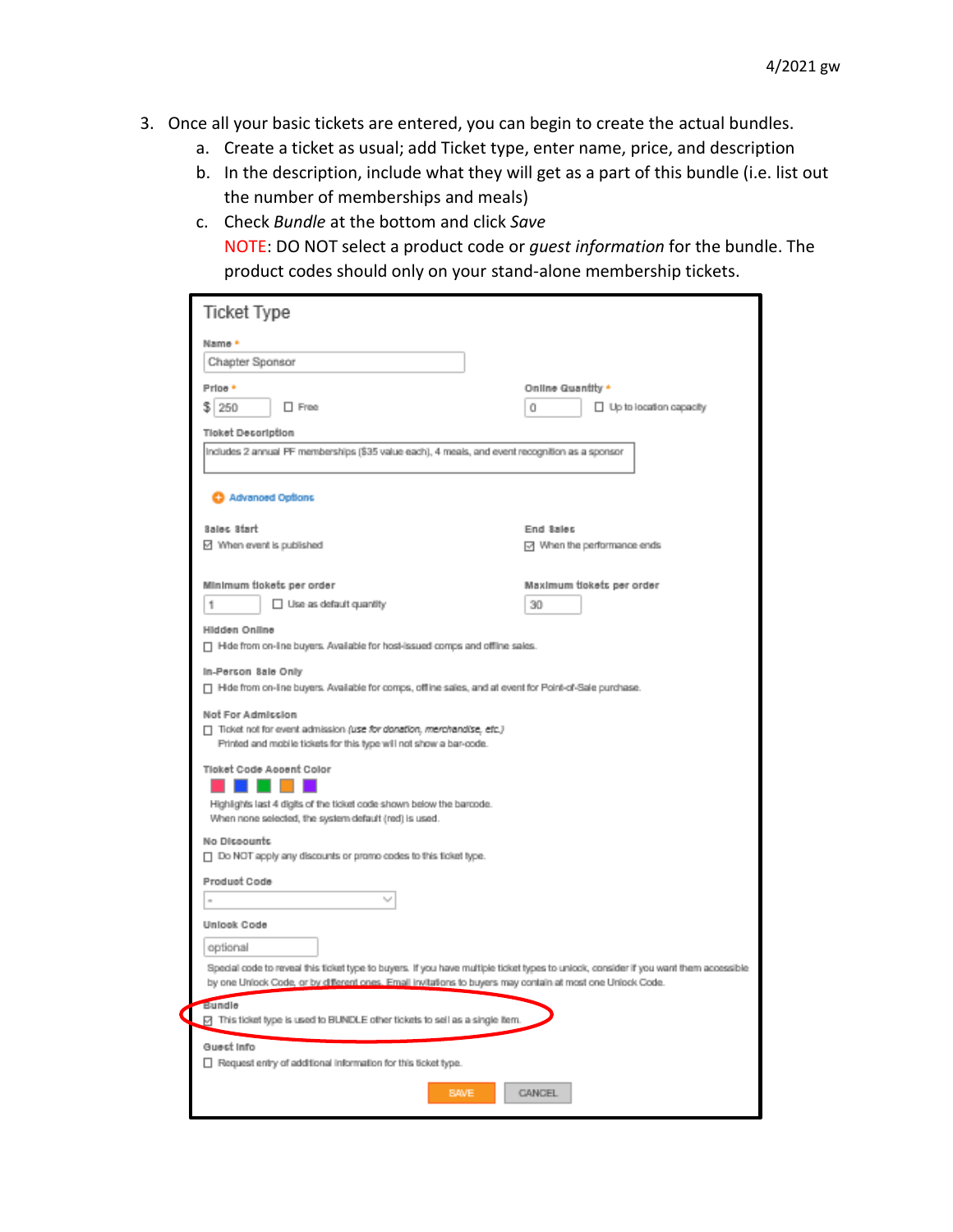d. The symbol will now show up next to that ticket type, indicating that it can now be a ticket bundle.

*\*a bundle itself is not a ticket and will not admit a guest to anything, you must add the tickets required for attendance*

- 4. Click the  $\frac{1}{2}$  icon to edit the bundle
- 5. Using the drop-down menu, select the ticket that needs to be bundled or if the bundle needs to be edited

NOTE: If the set symbol is not present, the ticket will not display in this drop-down menu

| <b>BACK TO DASHBOARD</b>                                                                                                                                                                                                                                              |                             |     |              |                                                                   |                                                                                         |                                        |  |  |
|-----------------------------------------------------------------------------------------------------------------------------------------------------------------------------------------------------------------------------------------------------------------------|-----------------------------|-----|--------------|-------------------------------------------------------------------|-----------------------------------------------------------------------------------------|----------------------------------------|--|--|
| Ticket Bundles for: Grace's for Ticket Bundle Instruction                                                                                                                                                                                                             |                             |     |              |                                                                   |                                                                                         |                                        |  |  |
| <b>Select Ticket Bundle</b><br>The Bundle itself is not a ticket, and does not admit a guest to anything. You must add<br>all Ticket Types required for attendance to the bundle!<br>08-01 07:00 AM : Chapter Sponsor ▼<br>Chapter Sponser: 08-01 07:00 AM . \$250.00 |                             |     |              |                                                                   |                                                                                         |                                        |  |  |
|                                                                                                                                                                                                                                                                       | <b>Bundled Ticket Types</b> |     |              |                                                                   | <b>Types Available to Bundle</b>                                                        |                                        |  |  |
| Performance                                                                                                                                                                                                                                                           | <b>Ticket Type</b>          | Qty | <b>Price</b> | Performance<br>08-01 07:00 AM<br>08-01 07:00 AM<br>08-01 07:00 AM | <b>Ticket Type</b><br>Youth Membership Ticket<br>Adult Membership Ticket<br>Meal Ticket | Price<br>\$15.00<br>\$35.00<br>\$20.00 |  |  |
| BACK TO DASHBOARD                                                                                                                                                                                                                                                     |                             |     |              |                                                                   |                                                                                         |                                        |  |  |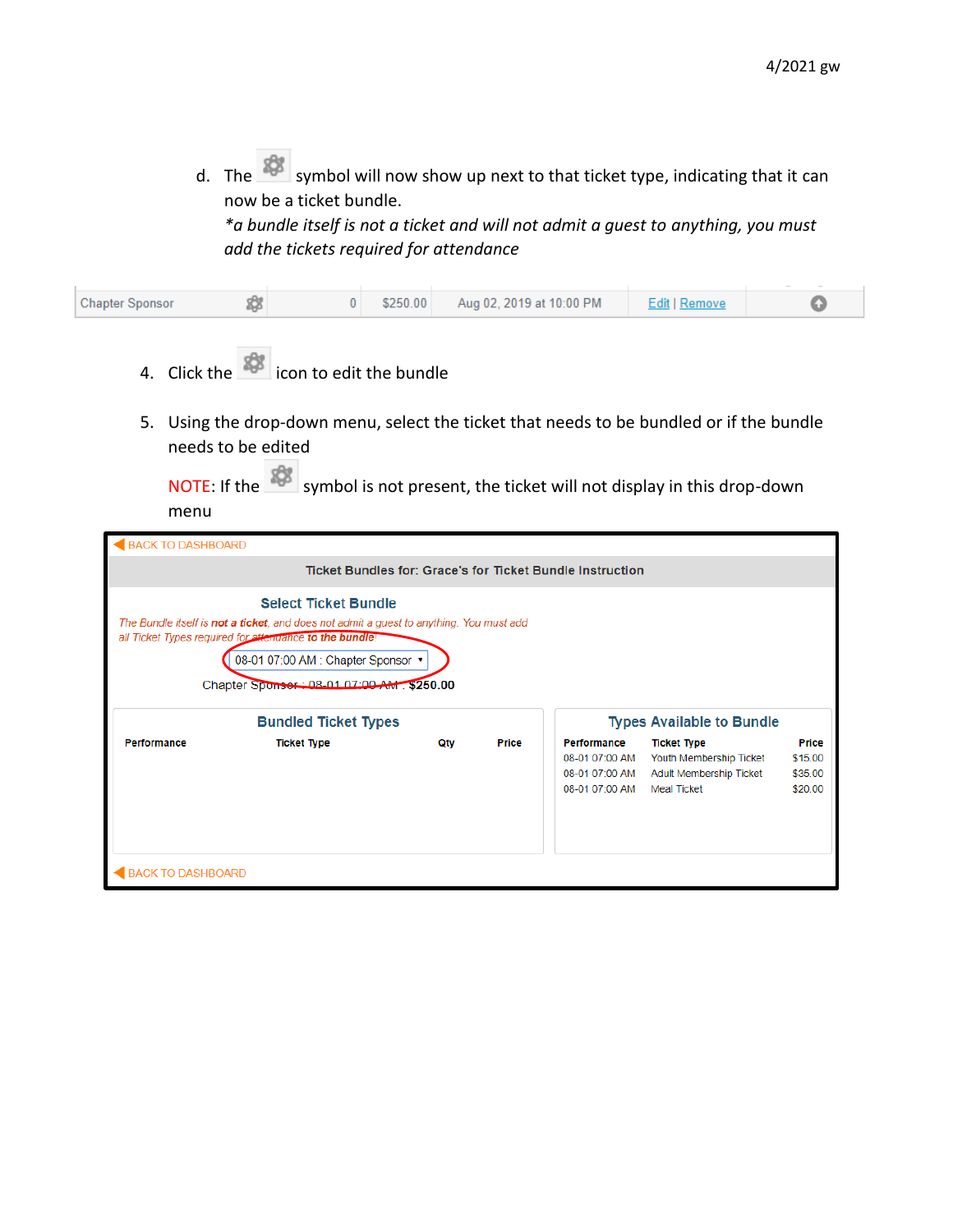6. Once selected, you will see the tickets that are available to bundle on the right-hand side

|                                                    | 02-15 07:00 PM : Couple's Ticket                                                                                                                                        | $\checkmark$ |         |   |                                                                                                     |                    |
|----------------------------------------------------|-------------------------------------------------------------------------------------------------------------------------------------------------------------------------|--------------|---------|---|-----------------------------------------------------------------------------------------------------|--------------------|
|                                                    | Couple's Ticket: 02-15 07:00 PM: \$80.00                                                                                                                                |              |         |   |                                                                                                     |                    |
| membership.                                        | Includes 2 meals and an annual PF membership (\$35 value).<br>Please be sure to fill out the full name and address for the                                              |              |         |   |                                                                                                     |                    |
|                                                    | <b>Bundled Ticket Types</b>                                                                                                                                             |              |         |   | <b>Types Available to Bundle</b>                                                                    |                    |
| Performance                                        | <b>Ticket Type</b>                                                                                                                                                      | Otv          | Price   |   | Performance<br><b>TICKET IVPE</b>                                                                   | Price              |
| 02-15 07:00 PM                                     | Associate Membership + Meal Ticket                                                                                                                                      |              | \$60.00 | ⊛ | 02-15 07:00 PM Student Membership + Meal                                                            | \$40.00            |
| 02-15 07:00 PM                                     | <b>Meal Ticket</b>                                                                                                                                                      |              | \$25.00 | ☎ | <b>Ticket</b>                                                                                       |                    |
|                                                    | <b>Add / Update Ticket Bundle</b>                                                                                                                                       |              |         |   | 02-15 07:00 PM Youth Membership Ticket<br>02-15 07:00 PM Associate Membership Only<br><b>Ticket</b> | \$30.00<br>\$35.00 |
|                                                    | 02-15 07:00 PM : Associate Membership + Meal Ticket : \$60.00                                                                                                           |              |         |   | 02-15 07:00 PM Youth Membership Only Ticket                                                         | \$10.00            |
| + ticket requests entry of Guest Info<br>Quantity: | Includes 1 dinner ticket and an annual PF membership (\$35 value). Please be sure to fill<br>out the full name and address for the membership.<br><b>SAVE</b><br>Cancel |              |         |   | 02-15 07:00 PM Student Membership Only Ticket \$25.00                                               |                    |

7. Click on the ticket you want to include in this bundle, select the correct quantity, and hit *Save* (repeat for all ticket types included in this bundle)

NOTE: the price of the individual tickets will not show or be reflected in the bundle price

- a. Double check that the ticket quantities match the description for your bundle (i.e. if the description lists 2 memberships – there need to be 2 membership tickets added)
- b. When adding in Membership + Meal Tickets and Meal Tickets, ensure that the total number of tickets within the bundle does not exceed the number of individuals included in that bundle
- 8. Click *Back To Dashboard* to return to your editing
- 9. Refer to other How-To's for further guidance on other aspects of PF/QF Events Center